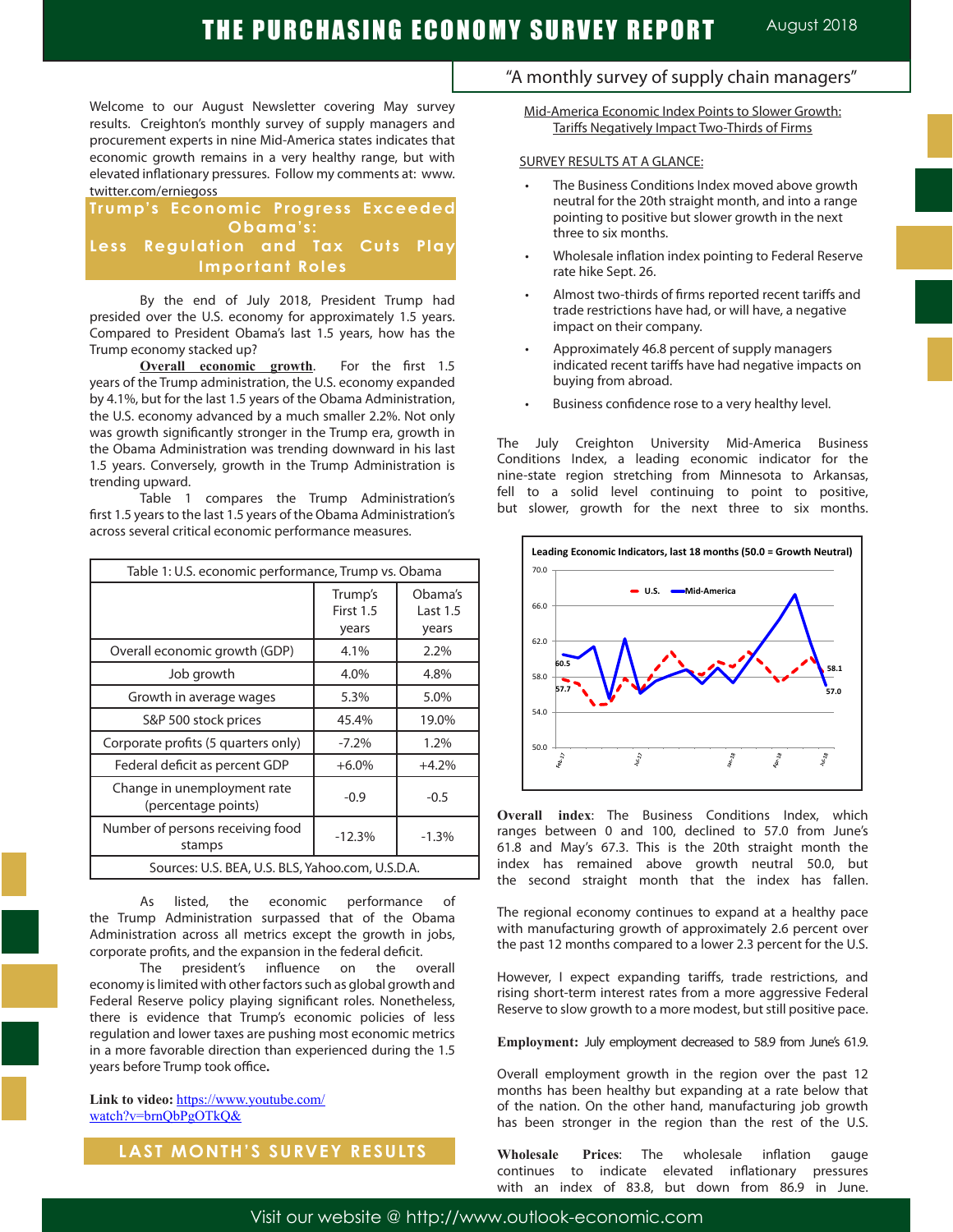Both Creighton's regional wholesale inflation index and the U.S. inflation gauge are elevated. Over the past 12 months, U.S. wholesale prices have expanded by 3.1 percent, the fastest growth since 2012. At the consumer level, the consumer price index advanced by 2.9 percent over the past 12 months.

I expect rising tariffs, trade restrictions, and higher oil prices to continue to boost wholesale and consumer inflation growth above the Federal Reserve's target. This trend has already begun to push consumer inflation higher. As a result, in my judgment, the Federal Reserve's interest rate-setting committee will raise short-term interest rates by one-quarter of one percentage point (25 basis points) at their Sept. 26 meeting.

Approximately 46.8 percent of supply managers indicated that recent trade tariffs and restrictions had already begun to have negative impacts on buying from abroad. One supply manger reported that tariffs on Canadian steel were having a bigger effect on his firm than expected.

Almost two-thirds, or 63.1 percent of supply managers reported that recent tariffs and trade restrictions have had, or will have, negative impact on their companies. Despite this negative impact, 32.6 supported raising tariffs even higher.

**Confidence**: Looking ahead six months, economic optimism, as captured by the July Business Confidence Index, climbed to a strong 63.9 from June's 59.8. Despite trade tensions and skirmishes, healthy profit growth, still low interest rates, and lower tax rates, supported robust business confidence.

**Inventories**: Companies expanded their inventories of raw materials and supplies, but at a slower pace than in June. The July inventory index declined to 53.3 from June's 58.6.

**Trade:** The regional new export orders index sank to 53.2 from 60.0 in June, and the import index rose to 60.1 from June's solid 56.5. Positive export orders and imports may be the result of firms in the U.S., and among trading partners, advancing purchasing in anticipation of rising trade restrictions and tariffs.

However, as reported by one supply manger, "President Trump's decision to tackle the trade deficit is the right one."

**Other components**: Components of the July Business Conditions Index were new orders at 55.6, down from 64.7 in June; the production or sales index declined to 57.8 from June's 64.7; and speed of deliveries of raw materials and supplies rose to 59.6 from last month's 58.3.

The Creighton Economic Forecasting Group has conducted the monthly survey of supply managers in nine states since 1994 to produce leading economic indicators of the Mid-America economy. States included in the survey are Arkansas, Iowa, Kansas, Minnesota, Missouri, Nebraska, North Dakota, Oklahoma and South Dakota.

The forecasting group's overall index, referred to as the Business Conditions Index, ranges between 0 and 100. An index greater than 50 indicates an expansionary economy over the course of the next three to six months. The Business Conditions Index is a mathematical average of indices for new orders, production or sales, employment, inventories and delivery lead time. This is the same methodology, used since 1931 by the Institute for Supply Management, formerly the National Association of Purchasing Management. "A monthly survey of supply chain managers"

### **MID-AMERICA STATES**

#### ARKANSAS

The July Business Conditions Index for Arkansas fell to 56.7 from June's 62.5. Components of the index from the monthly survey of supply managers were new orders at 54.8, production or sales at 57.7, delivery lead time at 59.8, inventories at 52.9, and employment at 58.4. U.S. Census data indicate that Arkansas exported \$1.1 billion in agriculture and food products in 2017. This represented 17.7 percent of total 2017 state exports, fifth highest in the nine-state region.

#### IOWA

The July Business Conditions Index for Iowa sank to a solid 55.9 from June's very healthy 62.6. Components of the overall index from the monthly survey of supply managers were new orders at 53.6, production or sales at 58.8, delivery lead time at 58.4, employment at 57.1, and inventories at 51.6. U.S. Census data indicate that Iowa exported \$4.5 billion in agriculture and food products in 2017. This represented 34.3 percent of total 2017 state exports, or third highest in the nine-state region.

#### KANSAS

The Kansas Business Conditions Index for July dipped to 60.5 from June's 62.5. Components of the leading economic indicator from the monthly survey of supply managers were new orders at 58.3, production or sales at 61.9, delivery lead time at 64.1, employment at 62.1, and inventories at 56.7. U.S. Census data indicate that Kansas exported \$3.8 billion in agriculture and food products in 2017. This represented 34.1 percent of total 2017 state exports, or fourth highest in the nine-state region.

#### MINNESOTA

The July Business Conditions Index for Minnesota decreased to a still positive 55.8 from June's 58.8. Components of the overall July index from the monthly survey of supply managers were new orders at 56.6, production or sales at 56.1, delivery lead time at 58.0, inventories at 51.3, and employment at 56.9. U.S. Census data indicate that Minnesota exported \$2.3 billion in agriculture and food products in 2017. This represented 11.3 percent of total 2017 state exports, or eighth highest in the nine-state region.

#### MISSOURI

The July Business Conditions Index for Missouri sank to 56.4 from 62.6 in June. Components of the overall index from the survey of supply managers were new orders at 54.5, production or sales at 57.4, delivery lead time at 59.4, inventories at 52.5, and employment at 58.0. "U.S. Census data indicate that Missouri exported \$1.8 billion in agriculture and food products in 2017. This represented 13.0 percent of total 2017 state exports, or seventh highest in the nine-state region.

#### NEBRASKA

The July Business Conditions Index for Nebraska fell to 61.0 from June's 66.1. Components of the index from the monthly survey of supply managers were new orders at 58.6, production or sales at 62.3, delivery lead time at 64.5, inventories at 57.1, and employment at 62.5. U.S. Census data indicate that Nebraska exported \$3.7 billion in agriculture and food products in 2017. This represented 51.9 percent of total 2017 state exports, or tops in the nine-state region.

### NORTH DAKOTA

The Business Conditions Index for North Dakota climbed to 69.6 from June's 66.4. Components of the overall index were new orders at 66.4, production or sales at 71.5, delivery lead

Follow daily comments at www.twitter.com/erniegoss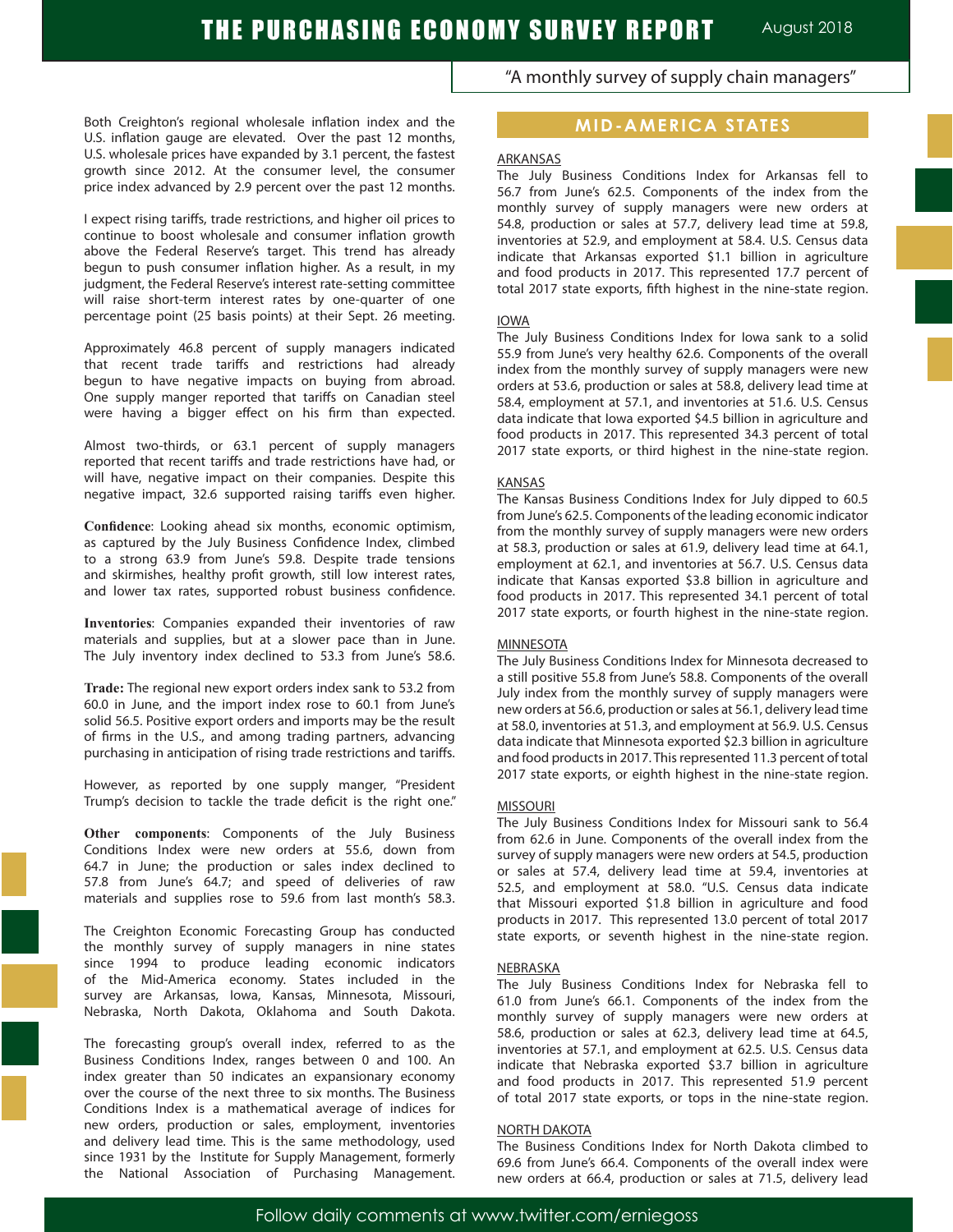time at 74.1, employment at 70.7, and inventories at 65.5. U.S. Census data indicate that North Dakota exported \$709.2 million in agriculture and food products in 2017. This represented 13.3 percent of total 2017 state exports, or sixth highest in the ninestate region.

#### OKLAHOMA

Oklahoma's Business Conditions Index has now remained above the 50.0 threshold for the last 12 months. The overall index from a monthly survey of supply managers slipped to 60.6 from June's 61.1. Components of the overall July index were new orders at 57.1, production or sales at 60.5, delivery lead time at 68.9, inventories at 55.4, and employment at 61.1. U.S. Census data indicate that Oklahoma exported \$561.1 million in agriculture and food products in 2017. This represented 10.4 percent of total 2017 state exports, or the bottom in the nine-state region.

#### SOUTH DAKOTA

The July Business Conditions Index for South Dakota fell to a still solid 54.3 from June's 58.0. Components of the overall index from the June survey of supply managers in the state were new orders at 52.6, production or sales at 55.2, delivery lead time at 57.1, inventories at 50.5, and employment at 56.1. U.S. Census data indicate that South Dakota exported \$475.3 million in agriculture and food products in 2017. This represented 34.9 percent of total 2017 state exports, or second highest in the nine-state region.



# **THE BULLISH NEWS**

- The nation added 157,000 jobs in July as the unemployment rate dipped to 3.9%.
- Housing prices were up 6.4% in May from 12 months earlier. Supply constraints continue to push price growth at a pace that is diverging from much slower income growth. In May, the housing affordability index fell to its lowest level in 10 years.



Ĩ

### **THE BEARISH NEWS**

- The U.S. trade deficit expanded in June as exports fell and imports climbed.
- For the first nine months of fiscal 2018, the nation's budget deficit widened by 16% compared to the same period in fiscal 2017.

### **WHAT TO WATCH**

- **Inflation, Inflation, Inflation: The Bureau of Labor** Statistics will release the inflation gauge for August on September 13. An annualized increase above 2.5% will be bearish for bond prices (rising yields, falling prices).
- Inverted Yield: Marketwatch.com provides contemporaneous yields on the 2-year and 10-year U.S. Treasury bonds. Every recession since 1980 has been preceded by 2-year rates exceeding 10-year rates (termed an inverted yield). Currently 30 basis points (0.30%).

### "A monthly survey of supply chain managers"

 • **Wage Data for July:** On September 7, the U.S. Bureau of Labor Statistics will release wage data for August. Year over year growth approaching 3.0% will be a strong inflation signal (more interest rate increases from the Fed).

# **Goss Eggs (Recent Dumb Economic Moves)**

- The latest data show that approximately 50% of ablebodied food stamp recipients age 18-55 reported working zero hours. In House version of the latest Food Stamp Bill (part of the Farm Bill), anyone between 18 and 59-years-old, who is not disabled and doesn't have kids under 6, would have to work at least 20 hours each week, or undertake at least 20 hours of training. Unfortunately, this element of the bill was not passed by the Senate, and will die in conference committee.
- **Goss (August 2018)**: I expect \*\*the next Federal Reserve rate hike on September 26 (0.25% or 25 basis points); \*\*mortgage rates to climb by another ¼% by the end of 2018. \*\*\*GDP growth to slow in the second half of 2018. \*\*\*annualized growth in the consumer price index (CPI) to exceed 3% in Q4, 2018

### **THE OUTLOOK**

**NABE Business Conditions Survey (August 2018). Highlights**: "The results of the July 2018 NABE Business Conditions Survey indicate strong sales and steady profit margins in the second quarter of 2018, as well as increasing materials costs and wages," said NABE Business Conditions Survey Chair Sara Rutledge, independent real estate economist and data science research fellow at StratoDem Analytics. "All panelists expect continued economic growth over the next 12 months, with most panelists anticipating inflation-adjusted gross domestic product— real GDP growth—to exceed 2%. Labor market conditions are tight, with skilled labor shortages driving firms to raise pay, increase training, and consider additional automation."

### **STATISTIC OF THE MONTH**

The nation's affordability index declined to 95, its lowest level in 10 years as higher mortgage rates, rising building costs, and lack of supply pushed prices up faster than income. The U.S. median home price in June was a record \$276,900

Survey results for August will be released on September 4, the first business day of the month.

Follow Goss on twitter at http://twitter.com/erniegoss For historical data and forecasts visit our website at: http://www2.creighton.edu/business/economicoutlook/